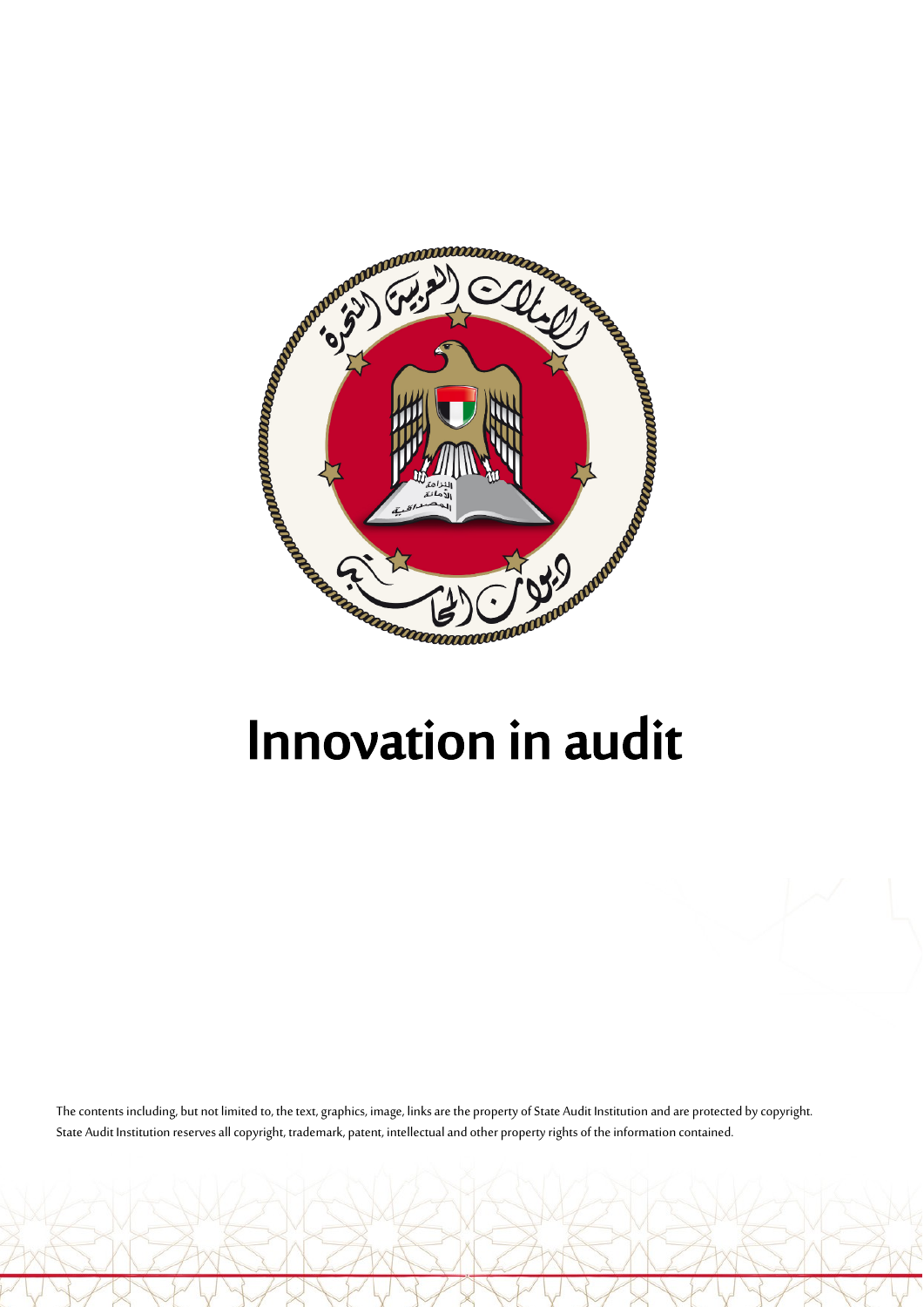

# Innovation in audit

The scale and pace of innovation in science and technology will have a profound impact on all areas of work, including audit. The evolution of several technologies will all shape the nature of finance and financial reporting, hence audit. This paper will consider some of these technologies and how these have the potential to disrupt the audit process.

## Data and Analytics

"Data is the new oil" (Titus, 2010)

The change in data and analytics is not a fundamental shift for the audit professional, but with new innovations the speed and the volume of data that can be handled is unprecedented (O'Donnell 2016, KPMG).

For example, the days when the auditor completed sample testing of limited data will be replaced by analyzing much larger sample sizes, even 100% of the data. Technology allows for much of this mundane activity to be completed very quickly. However, the real value add is the ability to extract the data directly from the company and to be able to compare this to internal and external sources, including suppliers. Therefore, the auditor is able to focus on higher risk areas and use the 'wider landscape of data' to inform their findings.

The deeper insights available using enhanced data and analytics could be translated using powerful data visualizations to convey the 'story hidden in the data.' (KPMG 2018)

## Blockchain

Raphael predicts the impact of blockchain to be like how the internet has changed the way research is conducted today (Deloitte 2018).

### What is block chain?

 $\overline{\mathcal{A}}$ 

A blockchain is defined as a continuously growing list digital records in packages (called blocks) which are linked and secured using cryptography. These digitally recorded "blocks" of data are stored in a linear chain. Each block in the chain contains data, is cryptographically hashed, and time stamped.

 $\overline{\phantom{a}}$  , and the set of the set of the set of the set of the set of the set of the set of the set of the set of the set of the set of the set of the set of the set of the set of the set of the set of the set of the s

<sup>1</sup> Data, Analytics and your audit: What the finance executive needs to know, KPMG

<https://assets.kpmg.com/content/dam/kpmg/us/pdf/2016/data-analytics-audit.pdf>

<sup>&</sup>lt;sup>2</sup> Blockchain and financial reporting: Impact of blockchain in the audit function, Deloitte

<https://www2.deloitte.com/content/dam/Deloitte/us/Documents/financial-services/us-fsi-fei-blockchain-report-future-hr.pdf>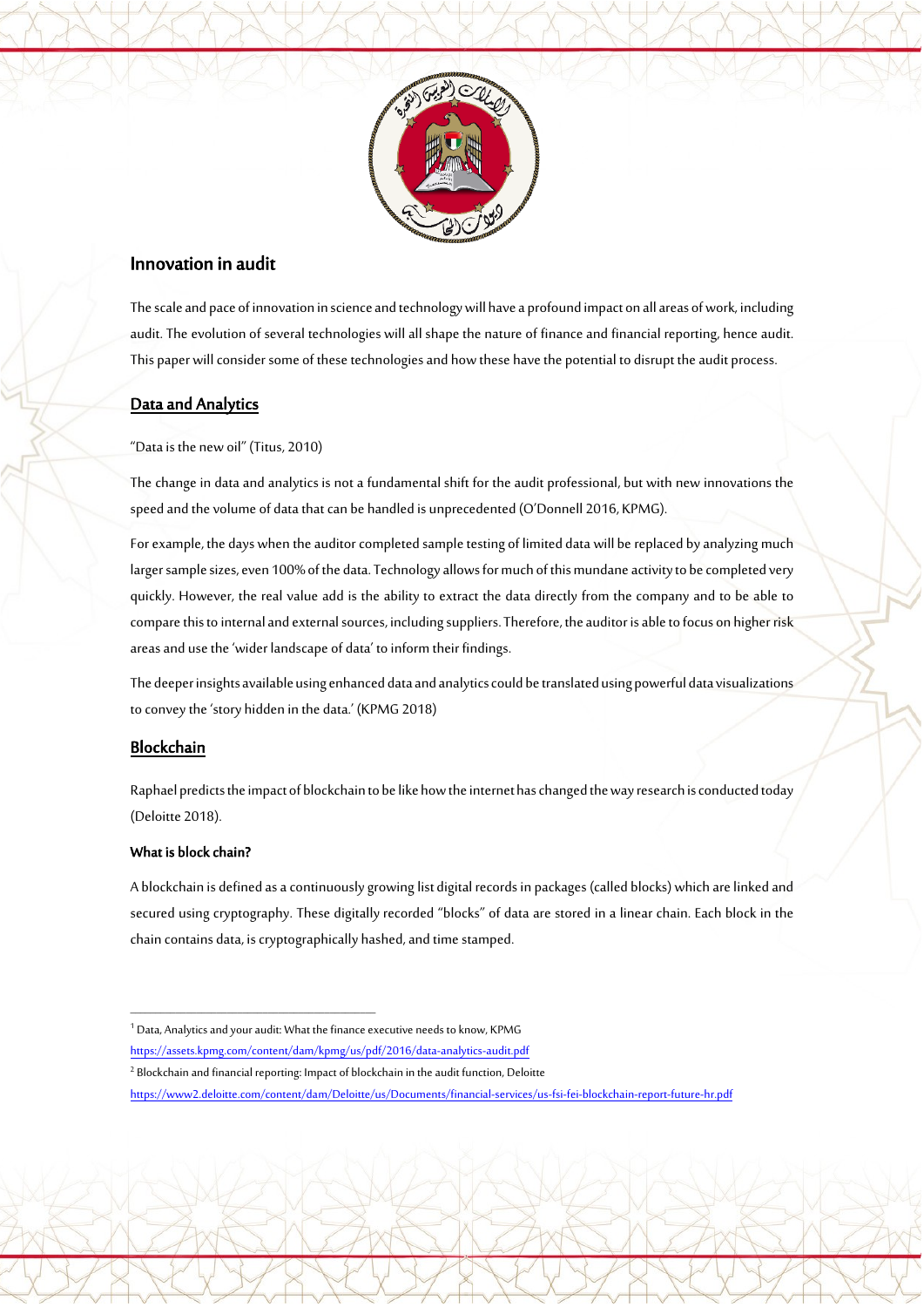

The blocks of hashed data draw upon the previous-block (which came before it) in the chain, ensuring all data in the overall "blockchain" has not been tampered with and has not been altered (Blockchain Technologies, 2018).

Hence of the key benefits of blockchain technology is that it allows easy access to structured data. Better access to lots of data can be used to generate advanced analytics and accelerate machine learning.

This will enable tools to get smarter and move towards continuous auditing and assurance.

#### Machine Learning and predictive analytics

Machine learning techniques build on human cognitive strengths and develop these further through pattern recognition and learning. Most sophisticated techniques in this area include artificial neural nets and deep learning have resulted in major breakthroughs in natural language processing, translation, machine vision and game playing (ICAEW, 2018)

Machine learning can handle large volume of data, identify complex and changing patterns consistently without human frailties of tiredness or boredom.

However, there are limitations:

 $\rightarrow$ 

 $\overline{\phantom{a}}$  , where  $\overline{\phantom{a}}$ 

Lack of flexibility – It will only complete very specific tasks on a given set of data

Quality and Quantity of data required is high to allow the 'machine to learn'

Data often reflects existing bias/prejudice in society. Although it is possible to develop models that potential eliminate biases, they can also embed societal bias that already exist and

Not every problem is suitable for a machine learning approach.

<sup>3</sup> The Ultimate Guide to Understanding Blockchain Technology) https://www.blockchaintechnologies.com/blockchain-technology/ 4 Artificial intelligence and the future of accountancy ICAE[W https://www.icaew.com/-/media/corporate/files/technical/information](https://www.icaew.com/-/media/corporate/files/technical/information-technology/technology/artificial-intelligence-report.ashx?la=en)[technology/technology/artificial-intelligence-report.ashx?la=en](https://www.icaew.com/-/media/corporate/files/technical/information-technology/technology/artificial-intelligence-report.ashx?la=en)